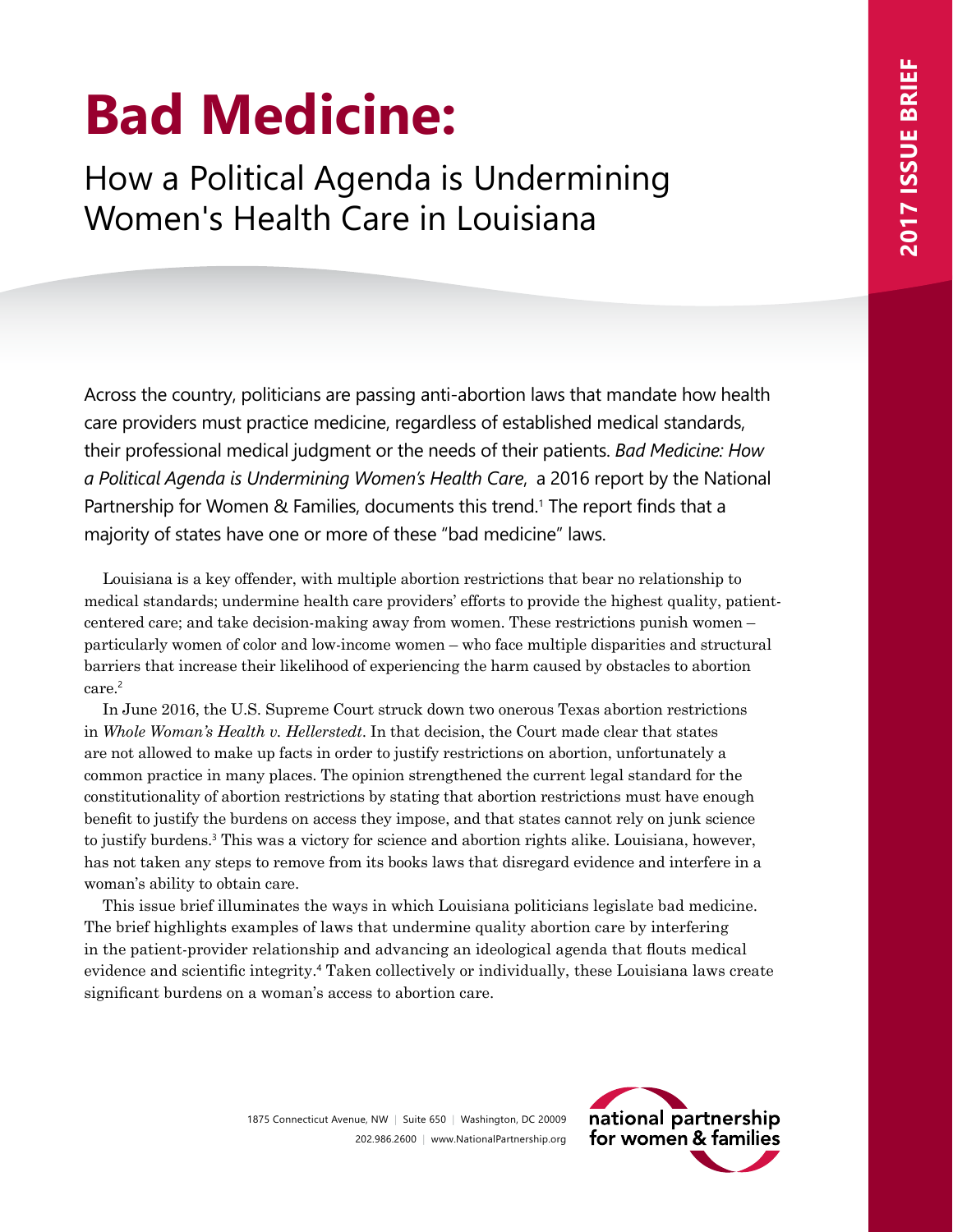# **Louisiana's bad medicine laws include:**

## ` **Mandatory provision of biased and inaccurate information.**

Under Louisiana law, providers are required to offer women state-drafted materials that include biased and medically inaccurate information, such as a link between abortion and a risk to future fertility and a link between abortion and an increased chance of breast cancer<sup>5</sup> – both of which are patently false.<sup>6</sup> Additionally, the state-drafted materials discuss only negative

emotional responses to abortion, including suicidal thoughts, depression or emotional distress – even though these claims have been debunked by the American Psychological Association and the "overwhelming majority" of women feel relief after, and do not regret having, an abortion.<sup>7</sup> Patients rely on their health care providers to give them accurate information based on medical evidence and their health needs, not on politicians' ideology. When laws require a health care provider to give information that is not based on scientific

**Louisiana is a key offender when it comes to bad medicine laws that mandate how health care providers must practice medicine, regardless of established medical standards, their professional medical judgment or the needs of their patients.** 

evidence or the interests of the patient – and indeed is patently false – the patient can no longer trust that she is receiving the best possible care. That, in turn, diminishes the trust that is essential to the patient-provider relationship and undermines women's ability to make informed medical decisions.<sup>8</sup>

### ` **Describe and display ultrasound mandate.**

In Louisiana, providers are required to administer an ultrasound, display the image and give a pre-scripted description of it – even when a woman objects.<sup>9</sup> Providers must also make the fetal heartbeat audible.<sup>10</sup> This process serves no medical need; instead it usurps health care providers' medical judgment and ignores the needs and decisions of women. The ultrasound mandate flouts foundational principles of medical ethics, which make clear that a patient's decision to decline information is "itself an exercise of choice, and its acceptance can be part of respect for the patient's autonomy."11 It is a violation of medical standards to use a procedure to influence, shame or demean a patient.<sup>12</sup>

#### ` **Mandatory delay in care and an extra unnecessary visit to the clinic.**

Under Louisiana law, a patient must wait 24 hours after receiving a state-mandated ultrasound and biased information before being able to obtain abortion care<sup>13</sup> – despite the fact that such a delay serves no medical purpose and actually undermines the provision of care.14 As a result of the mandatory delay, a woman seeking abortion care must make a medically unnecessary second trip to the clinic to receive the abortion. In 2016, Louisiana enacted a 72-hour mandatory delay – triple the current wait time.<sup>15</sup> This delay is not currently enforced pending litigation.<sup>16</sup>

#### ` **Physician-only requirement.**

In Louisiana, abortion care – including medication abortion – can only be provided by a physician currently enrolled in or who has completed a family medicine or obstetrics and gynecology residency.17 This is despite evidence that advanced practice clinicians, such as nurse practitioners, certified nurse-midwives and physician assistants, can safely and effectively provide abortion care and do so in other states.18 This Louisiana law ignores the extensive training advanced practice clinicians have, and their roles in providing primary health care and managing chronic conditions and procedures that are more complex than abortion procedures or medication abortion.<sup>19</sup> The law further ignores that organizations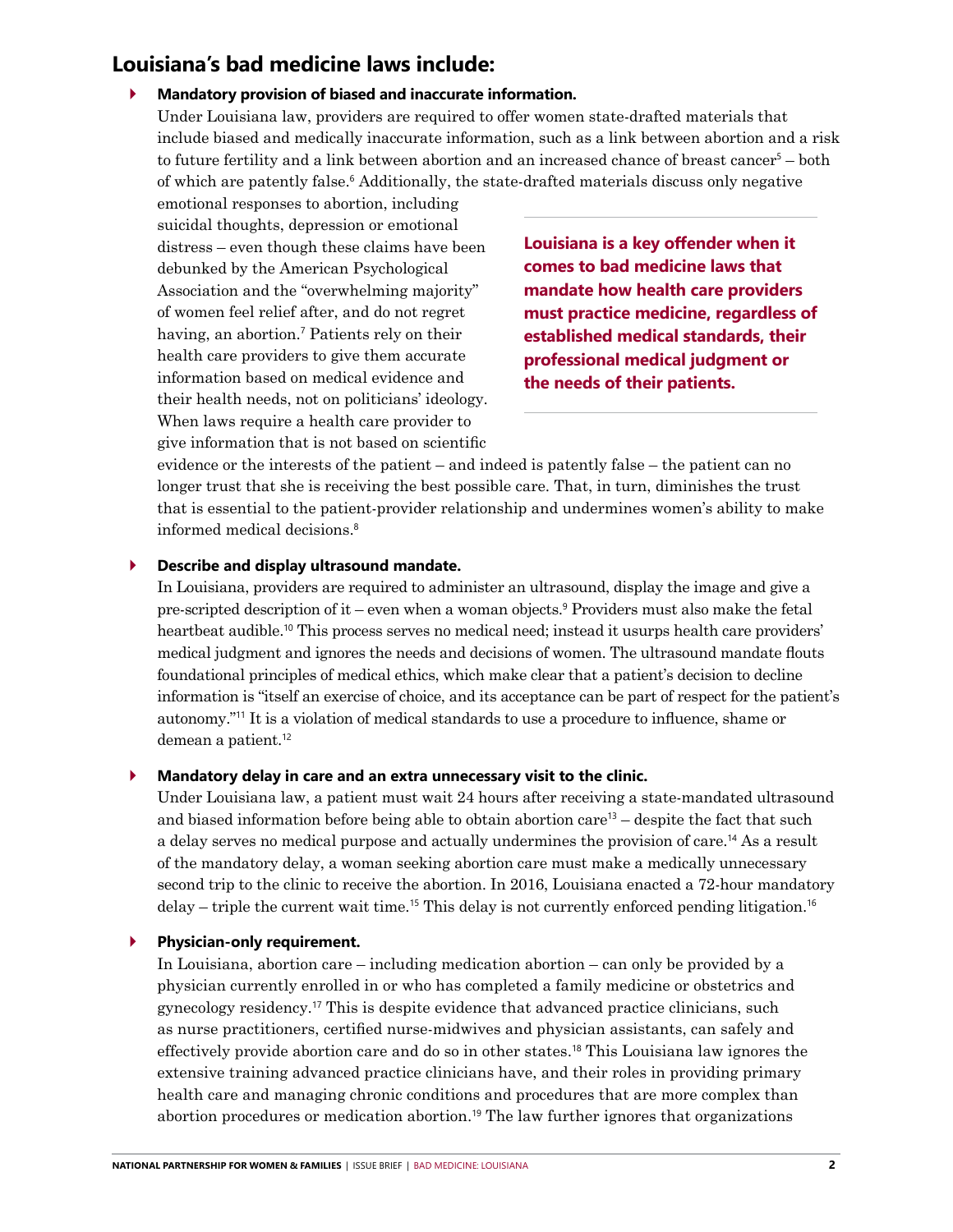like the American College of Obstetricians and Gynecologists (ACOG) recommend expanding abortion providers to include "appropriately trained and credentialed advanced practice clinicians."<sup>20</sup>

#### ` **Ban on providing medication abortion via telemedicine.**

Louisiana prohibits the provision of medication abortion via telemedicine, disregarding medical evidence demonstrating that it is safe and improves access.21 Telemedicine is a safe way to make health care more accessible, especially to individuals in rural or underserved areas. When medication abortion is administered via telemedicine, a woman meets in-person with a trained medical professional at a health care clinic. She then meets via video conference system with a physician who has reviewed her medical records and the results of her in-person examination. Once the medical visit is completed, the medication is dispensed to the patient.<sup>22</sup> Studies comparing in-person medication abortion with telemedicine medication abortion show equivalent effectiveness and rates of positive patient experience.23 As ACOG has noted, the two types of visits are "medically identical."<sup>24</sup>

#### ` **Burial or cremation requirement for embryonic and fetal tissue.**

Under Louisiana law, providers must ensure that the embryonic or fetal tissue from an abortion is cremated or buried, regardless of gestation or a patient's individual circumstances.25 This law treats embryonic and fetal tissue from abortion differently than all other tissue resulting from medical procedures. The medically unnecessary requirement creates an additional financial burden for providers, increasing cost without improving the quality of care.26 In fact, it diminishes patient experience by mandating a non-medical ritual designed to shame and stigmatize the patient when it is not something she would otherwise choose.<sup>27</sup> This law is currently not in effect pending litigation.<sup>28</sup>

#### ` **Targeted facility licensing requirements.**

Under Louisiana law, abortion clinics must meet unnecessary and burdensome facility licensing specifications that are similar to those required of ambulatory surgical centers (ASCs).29 ASCs are designed to provide complex and invasive surgeries historically provided in hospitals.<sup>30</sup> The American Public Health Association has observed that ASC-style requirements force clinics to "make . . . expensive renovations that have little or nothing to do with the patient services they provide."31 Similarly, the World Health Organization has cautioned against "excessive requirements for infrastructure, equipment, or staff that are not essential to the provision of safe services"32 and counseled that facility requirements that are not evidencebased should be eschewed.33 In 2016, the U. S. Supreme Court agreed and struck down a Texas law that imposed ASC requirements as an unconstitutional "undue burden."<sup>34</sup>

## ` **Hospital admitting privileges and related requirements.**

Until this restriction was blocked in April 2017 under the precedent set by the Supreme Court's *Whole Woman's Health* decision, Louisiana law required abortion providers to maintain admitting privileges with a hospital within 30 miles of where they perform abortions.35 Admitting privileges can be difficult or impossible for abortion providers to secure for reasons that have nothing to do with a provider's skill level.<sup>36</sup> Some hospitals only grant admitting privileges to physicians who accept faculty appointments.37 Other hospitals require physicians to admit a certain number of patients per year, but because abortion is such a safe procedure – less than one percent of procedures include complications $38$  – abortion providers are unlikely to admit a sufficient number of patients.<sup>39</sup> Some hospitals only grant privileges to physicians who live within a certain radius of the hospital.40 Moreover, admitting privileges requirements for abortion providers ignore the way modern medicine is practiced. Not only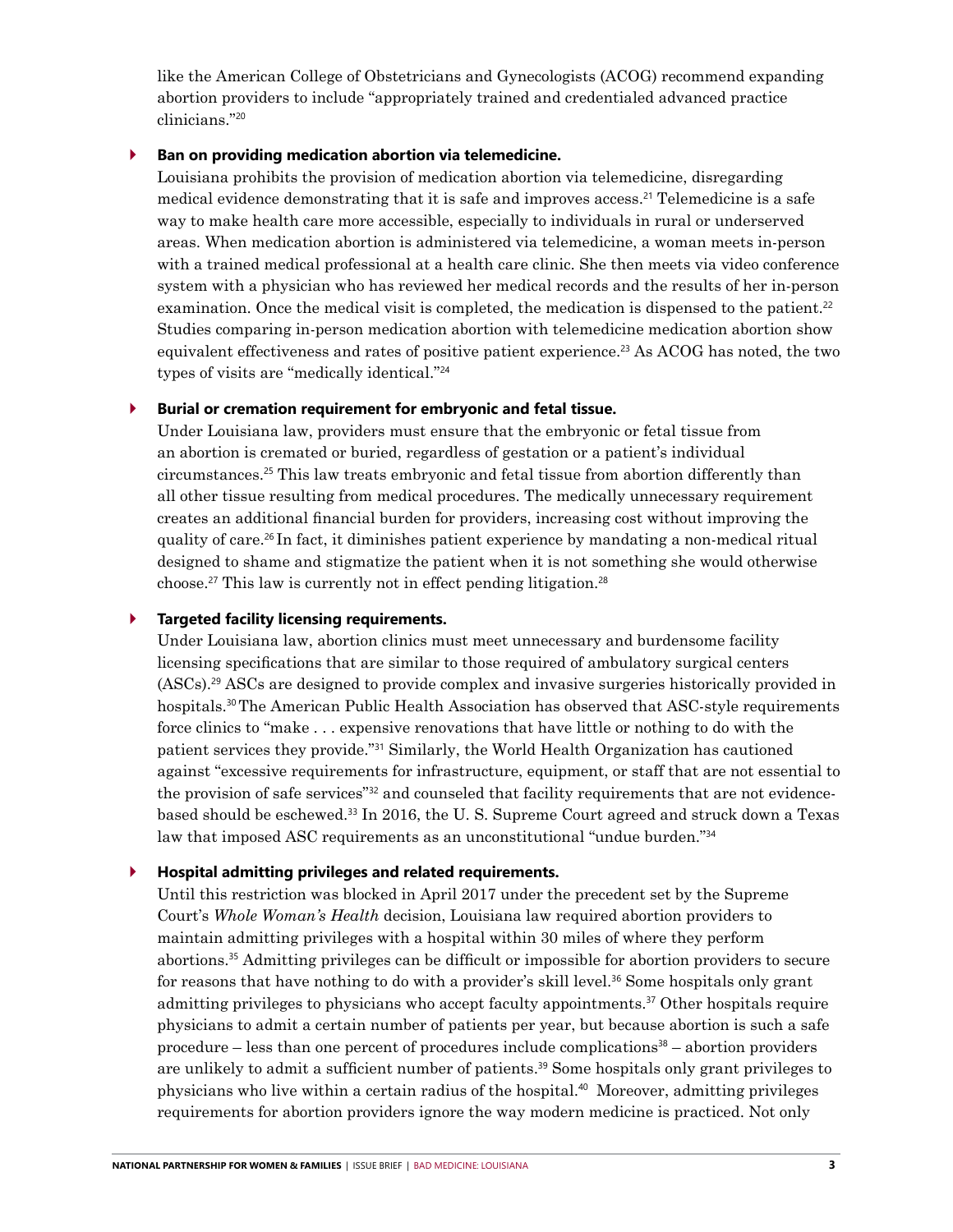are emergency rooms required to admit and treat any patient with an emergent condition, but they rely on in-hospital doctors to provide care on-site – not outside physicians.41 Louisiana's law is permanently blocked by a court order,<sup>42</sup> though the state is appealing that order in spite of the law's clear unconstitutionality under *Whole Woman's Health*. 43

# **Conclusion**

Health care providers should not be forced to choose between following their medical and ethical obligations to their patients and following the law. However, that is exactly what is happening in Louisiana. Numerous laws in Louisiana directly interfere in medical decision-making and undermine the patient-provider relationship by usurping providers' medical judgment and ignoring patients' needs and preferences. It is time for those of us who oppose government interference in our most personal decisions to combat these bad medicine laws by standing up for medically accurate, patient-centered care that takes politics out of the exam room.

**It is time for those of us who oppose government interference in our most personal decisions to stand up for medically accurate, patientcentered care that takes politics out of the exam room.** 

<sup>&</sup>lt;sup>1</sup><br>Alational Partnership for Women & Families. (2016, February). *Bad Medicine: How a Political Agenda is Undermining Women's Health Care* (2nd ed.). Retrieved 19 May 2017, from <http://www.nationalpartnership.org/research-library/repro/bad-medicine-download.pdf>

<sup>2</sup>  Blount, L.G., Gonzales-Rojas, J., & Yeung, M. (2015, April 30). Women of Color Leaders Call for a Change: End Barriers to Abortion Care. *TruthOut*. Retrieved 5 June 2017, from <http://www.truth-out.org/opinion/item/30520-women-of-color-leaders-call-for-a-change-end-barriers-to-abortion-care> (For example, due to pervasive inequalities in access to quality health care, women of color are at a higher risk for unintended pregnancy – more than twice as much as white women); National Partnership for Women & Families. (2016, September). *A Double Bind: When States Deny Abortion Coverage and Fail to Support Expecting and New Parents* (p. 4). Retrieved 5 June 2017, from [http://www.](http://www.nationalpartnership.org/research-library/repro/abortion/a-double-bind.pdf) [nationalpartnership.org/research-library/repro/abortion/a-double-bind.pdf](http://www.nationalpartnership.org/research-library/repro/abortion/a-double-bind.pdf). Additionally, the one-two punch of racism and sexism against women of color helps create conditions of socioeconomic inequality, meaning financial barriers can be more difficult to surmount. Women of color who also experience other intersecting identities, such as insecure immigration status, disability, and/or language barriers, among others, will necessarily experience discrimination and barriers based on these intersections. See, e.g., Harris, J.D. (2017, January 21). To understand the Women's March on Washington, you need to understand intersectional feminism. *Vox*. Retrieved 5 June 2017, from [http://www.vox.](http://www.vox.com/identities/2017/1/17/14267766/womens-march-on-washington-inauguration-trump-feminism-intersectionaltiy-race-class) [com/identities/2017/1/17/14267766/womens-march-on-washington-inauguration-trump-feminism-intersectionaltiy-race-class \(](http://www.vox.com/identities/2017/1/17/14267766/womens-march-on-washington-inauguration-trump-feminism-intersectionaltiy-race-class)discussing the concept of multiple barriers – intersectionality – and how it operates in the lives of women of color in particular). It stands to reason that any obstacles to abortion will fall hardest on women of color, especially on women of color who are also low-income or experiencing other intersecting barriers to care.

 $^3$  Whole Woman's Health v. Hellerstedt, 136 S. Ct. 2292, 2309 (2016).

<sup>&</sup>lt;sup>4</sup> The examples discussed in this report are illustrative of the ways in which Louisiana restricts abortion care and undermines the practice of medicine. Sadly, Louisiana has imposed myriad restrictions on abortion access. To learn more about the breadth of restrictions, see Guttmacher Institute. (2017, May). S*tate Facts About Abortion: Louisiana*. Retrieved 5 June 2017, from<https://www.guttmacher.org/fact-sheet/state-facts-about-abortion-louisiana>

s<br>La. Rev. Stat. Ann. § 40:1061.17(B)(5). Louisiana law requires providers to give information claiming that there is a link between abortion and breast cancer and a risk to future fertility. Guttmacher Institute. (2017, May 1). *State Policies in Brief: Counseling and Waiting Periods for Abortion*. Retrieved 12 May 2017, from [http://www.guttmacher.org/statecenter/](http://www.guttmacher.org/statecenter/spibs/spib_MWPA.pdf) [spibs/spib\\_MWPA.pdf](http://www.guttmacher.org/statecenter/spibs/spib_MWPA.pdf). In multiple studies, researchers found that a woman's risk of developing breast cancer does not correlate at all – negatively or positively – with having an abortion. American Cancer Society. (June 2014). *Abortion and Breast Cancer Risk*. Retrieved 1 June 2017, from [https://www.cancer.org/cancer/cancer-causes/medical-treatments/](https://www.cancer.org/cancer/cancer-causes/medical-treatments/abortion-and-breast-cancer-risk.html) [abortion-and-breast-cancer-risk.html.](https://www.cancer.org/cancer/cancer-causes/medical-treatments/abortion-and-breast-cancer-risk.html) In fact, the American College of Obstetricians and Gynecologists stated that, "…recent studies demonstrate no causal relationship between induced abortion and subsequent increase in breast cancer risk." Commitee on Gynecologic Practice, American College of Obstetricians and Gynecologists. (June 2009, reaffirmed 2015). *Committee Opinion No. 434*. Retrieved 8 June 2017, from [http://www.acog.org/Resources-And-Publications/Committee-Opinions/Committee-on-Gynecologic-Practice/](http://www.acog.org/Resources-And-Publications/Committee-Opinions/Committee-on-Gynecologic-Practice/Induced-Abortion-and-Breast-Cancer-Risk) [Induced-Abortion-and-Breast-Cancer-Risk.](http://www.acog.org/Resources-And-Publications/Committee-Opinions/Committee-on-Gynecologic-Practice/Induced-Abortion-and-Breast-Cancer-Risk) The same holds true for future fertility – multiple studies find no correlation between the most common method of first trimester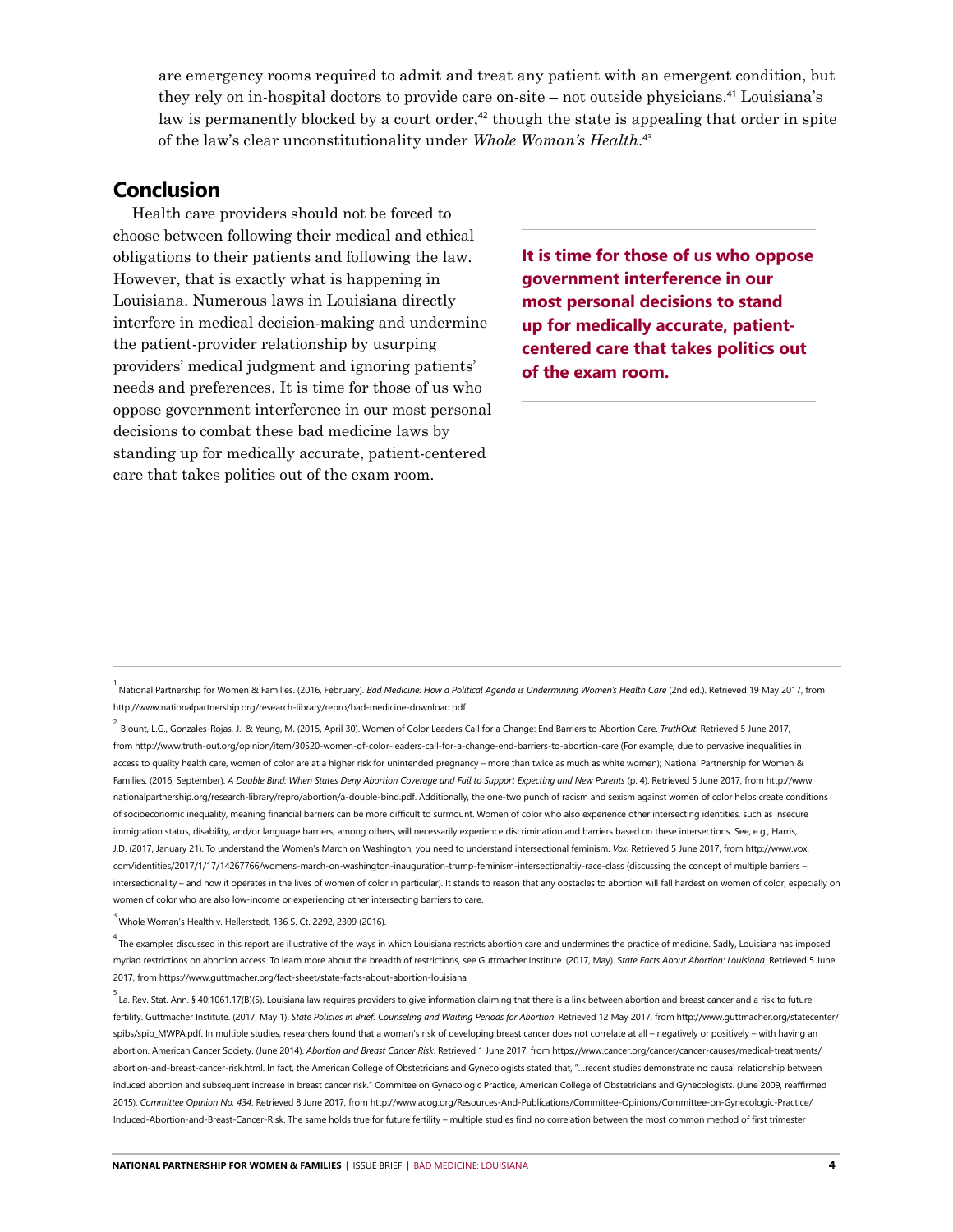abortion and impact on future fertility. Gold. R.B., & Nash. E. (2017. May). *Flouting the Facts: State Abortion Restrictions Flying in the Face of Science*. Guttmacher Institute Publication. Retrieved 1 June 2017, from <https://www.guttmacher.org/gpr/2017/05/flouting-facts-state-abortion-restrictions-flying-face-science>

<sup>6</sup> State-drafted materials in Louisiana also include an unfounded assertion that fetuses can feel pain, despite the lack of scientific evidence, and content emphasizing negative emotional responses to abortion. Guttmacher Institute. (2017, May 1). *State Policies in Brief: Counseling and Waiting Periods for Abortion*. Retrieved 12 May 2017, from [http://](http://www.guttmacher.org/statecenter/spibs/spib_MWPA.pdf) ww.guttmacher.org/statecenter/spibs/spib\_MWPA.pdf; See, e.g., Royal College of Obstetricians and Gynaecologists. (2010, March). *Fetal Awareness: Review of Research and Recommendations for Practice* (p. viii – Summary). Retrieved 1 June 2017, from<https://www.rcog.org.uk/globalassets/documents/guidelines/rcogfetalawarenesswpr0610.pdf>(finding that it is impossible for a fetus to feel pain prior to 24 weeks of gestation, and highly improbable thereafter).

,<br><sup>7</sup> Rocca, C.H., Kimport, K., Roberts, S.C.M., Gould H., Neuhaus J., & Foster, D.G. (2015). Decision Rightness and Emotional Responses to Abortion in the United States: A Longitudinal Study (p. 2). *PLoS ONE, 10*(7). Retrieved 1 June 2017, from <http://journals.plos.org/plosone/article/file?id=10.1371/journal.pone.0128832&type=printable>; see also Rocca, C.H., Kimport, K., Gould, H., & Foster, D.G. (2013). Women's Emotions One Week After Receiving or Being Denied an Abortion in the United States. *Perspectives on Sexual and Reproductive Health (p. 122 – Results), 45*(3); American Psychological Association Task Force on Mental Health and Abortion. (2008). *Report of the APA Task Force on Mental Health and Abortion* (p. 92). Retrieved 1 June 2017, from [http:// www.apa.org/pi/women/programs/abortion/ mental-health.pdf](http://www.apa.org/pi/women/programs/abortion/mental-health.pdf) ("[T]his Task Force on Mental Health and Abortion concludes that the most methodologically sound research indicates that among women who have a single, legal, first trimester abortion of an unplanned pregnancy for nontherapeutic reasons, the related risks of mental health problems are no greater than the risks among women who deliver an unplanned pregnancy.")

<sup>8</sup><br>Antional Partnership for Women & Families. (2016, February)*. Bad Medicine: How a Political Agenda is Undermining Women's Health Care (2nd ed.) (p. 6). Retrieved 19 May 2017,* from<http://www.nationalpartnership.org/research-library/repro/bad-medicine-download.pdf>

<sup>9</sup> With a narrow exceptions. La. Rev. Stat. Ann. § 40:1061.10(D).

10 With narrow exceptions. La. Rev. Stat. Ann. § 40:1061.10(D).

<sup>11</sup> Stuart v. Loomis, 992 F. Supp. 2d 585, 591 (M.D.N.C. 2014) (quoting Comm. on Ethics, Am. Col. of Obstetricians and Gynecologists, Comm. Opinion No. 439, Informed Consent 7 (Aug. 2009; reaffirmed 2012)).

<sup>12</sup> Committee on Ethics, American College of Obstetricians and Gynecologists. (2007, December; reaffirmed 2016). *Committee Opinion No. 390, Ethical Decision Making in Obstetrics and Gynecology* (p. 3). Retrieved 5 June 2017, from <http://www.acog.org/-/media/Committee-Opinions/Committee-on-Ethics/co390.pdf?dmc=1&ts=20170605T1823417699> ("Consenting freely is incompatible with [a patient] being coerced or unwillingly pressured by forces beyond [her]self."); American Medical Association. (2001). A*MA Code of Medical Ethics, Principles of Medical Ethics*. Retrieved 5 June 2017, from<https://www.ama-assn.org/sites/default/files/media-browser/principles-of-medical-ethics.pdf>("A physician shall be dedicated to providing competent medical care, with compassion and respect for human dignity and rights."); American College of Physicians. (2012). *ACP Ethics Manual* (6th ed.). Retrieved 5 June 2017, from [http://www.acponline.org/running\\_practice/ethics/manual/manual6th.htm](http://www.acponline.org/running_practice/ethics/manual/manual6th.htm) ("The physician's primary commitment must always be to the patient's welfare and best interest, whether in preventing or treating illness or helping patients to cope with illness, disability, and death. The physician must respect the dignity of all persons and respect their uniqueness. The interests of the patient should always be promoted regardless of financial arrangements; the health care setting; or patient characteristics, such as decision-making capacity, behavior, or social status." ("The physician must be professionally, competent, act responsibly, . . . and treat the patient with compassion and respect . . . .") ("Care and respect should guide the performance of the physical examination.")

13<br>La. Rev. Stat. Ann. § 40:1061.17(B)(3). The 72-hour waiting period is not currently enforced pending litigation, but a 24-hour waiting period is still in place. See 2015 La. Rev. Stat. Ann. § 40:1061.17(B)(3).

<sup>14</sup> Mandatory delays disregard a fundamental principle of quality care articulated by the National Academy of Medicine: Care should be timely, reduce waits and delays and be provided according to medical need and the patient's best interests. Institute of Medicine. (2001, March). *Crossing the Quality Chasm: A New Health System for the 21st Century* (p. 3). Retrieved 5 June 2017, from [https://www.nationalacademies.org/hmd/~media/Files/Report%20Files/2001/Crossing-the-Quality-Chasm/Quality%20Chasm%202001%20%20](http://www.nationalacademies.org/hmd/~/media/Files/Report%20Files/2001/Crossing-the-Quality-Chasm/Quality%20Chasm%202001%20%20report%20brief.pdf) [report%20brief.pdf](http://www.nationalacademies.org/hmd/~/media/Files/Report%20Files/2001/Crossing-the-Quality-Chasm/Quality%20Chasm%202001%20%20report%20brief.pdf). (The Institute of Medicine was renamed in 2015 to the National Academy of Medicine.) It is the patient, in consultation with her health care provider, who must make decisions about timing — not politicians.

<sup>15</sup> La. Rev. Stat. Ann. § 40:1061.17(B)(3)(b). The 72-hour waiting period is not currently enforced pending litigation, but a 24-hour waiting period is still in place. See 2015 La. Rev. Stat. Ann. § 40:1061.17(B)(3).

<sup>16</sup> Center for Reproductive Rights. (2016, July 1). *Center for Reproductive Rights Files New Lawsuit Challenging Every Abortion Restriction Passed in Louisiana This Year [Press release].* Retrieved 5 June 2017, from [https://www.reproductiverights.org/press-room/center-for-reproductive-rights-files-new-lawsuit-challenging-every-abortion-restriction-passed-in](https://www.reproductiverights.org/press-room/center-for-reproductive-rights-files-new-lawsuit-challenging-every-abortion-restriction-passed-in-louisiana-this-year)[louisiana-this-year](https://www.reproductiverights.org/press-room/center-for-reproductive-rights-files-new-lawsuit-challenging-every-abortion-restriction-passed-in-louisiana-this-year) 

<sup>17</sup> See 2015 La. Rev. Stat. Ann. § 40:1061.10(A)(1). A new law, not currently enforced, would further limit the types of physicians that can perform abortions. La. Rev. Stat. Ann. § 40:1061.

<sup>18</sup> Studies show that advanced practice clinicians can provide safe and effective abortion care. See Advancing New Standards in Reproductive Health. (2014, June). *Health Workforce Pilot Project #171 Final Data Update* (p. 2). Retrieved 18 May 2016, from<http://www.ansirh.org/sites/default/files/documents/hwppupdate-june2014.pdf>(Concluding that nurse practitioners, certified nurse midwives and physician assistants "can provide early abortion care that is clinically as safe as physicians."); See also National Abortion Federation. (2016). *2016 Clinical Policy Guidelines* (p. 1). Retrieved 18 May 2017, from <https://prochoice.org/wp-content/uploads/2016-CPGs-web.pdf>("Abortion is a safe procedure when provided by qualified practitioners.... This category is intended to include physicians from various specialties as well as nurse midwives, nurse practitioners, physician assistants, registered nurses, and other health professionals."). As of March 2015, advanced practice clinicians provide aspiration abortion care in California, Montana, New Hampshire, Oregon and Vermont. See Barry, D., & Rugg, J. (2015, March). *Improving Abortion Access by Expanding Those Who Provide Care* (p. 6). Center for American Progress Publication. Retrieved 17 May 2017, from <https://www.americanprogress.org/issues/women/reports/2015/03/26/109745/improving-abortion-access-by-expanding-those-who-provide-care/>

<sup>19</sup> See American Public Health Association. (2011, November 1). Provision of Abortion Care by Advanced Practice Nurses and Physician Assistants (Policy No. 20112). Retrieved 18 May 2017, from [https://www.apha.org/policies-and-advocacy/public-health-policy-statements/policy-database/2014/07/28/16/00/provision-of-abortion-care-by-advanced-practice](https://www.apha.org/policies-and-advocacy/public-health-policy-statements/policy-database/2014/07/28/16/00/provision-of-abortion-care-by-advanced-practice-nurses-and-physician-assistants)[nurses-and-physician-assistants](https://www.apha.org/policies-and-advocacy/public-health-policy-statements/policy-database/2014/07/28/16/00/provision-of-abortion-care-by-advanced-practice-nurses-and-physician-assistants)

<sup>20</sup> Committee on Healthcare for Underserved Women, American College of Obstetricians and Gynecologists. (2014, November). *Committee Opinion No. 613, Increasing Access to Abortion* (p. 1). Retrieved 1 June 2017, from [http://www.acog.org/Resources-And-Publications/Committee-Opinions/Committee-on-Health-Care-for-Underserved-Women/](https://www.acog.org/Resources-And-Publications/Committee-Opinions/Committee-on-Health-Care-for-Underserved-Women/Increasing-Access-to-Abortion) [Increasing-Access-to-Abortion](https://www.acog.org/Resources-And-Publications/Committee-Opinions/Committee-on-Health-Care-for-Underserved-Women/Increasing-Access-to-Abortion) 

<sup>21</sup> La. Rev. Stat. Ann. § 40:1061.11(A).